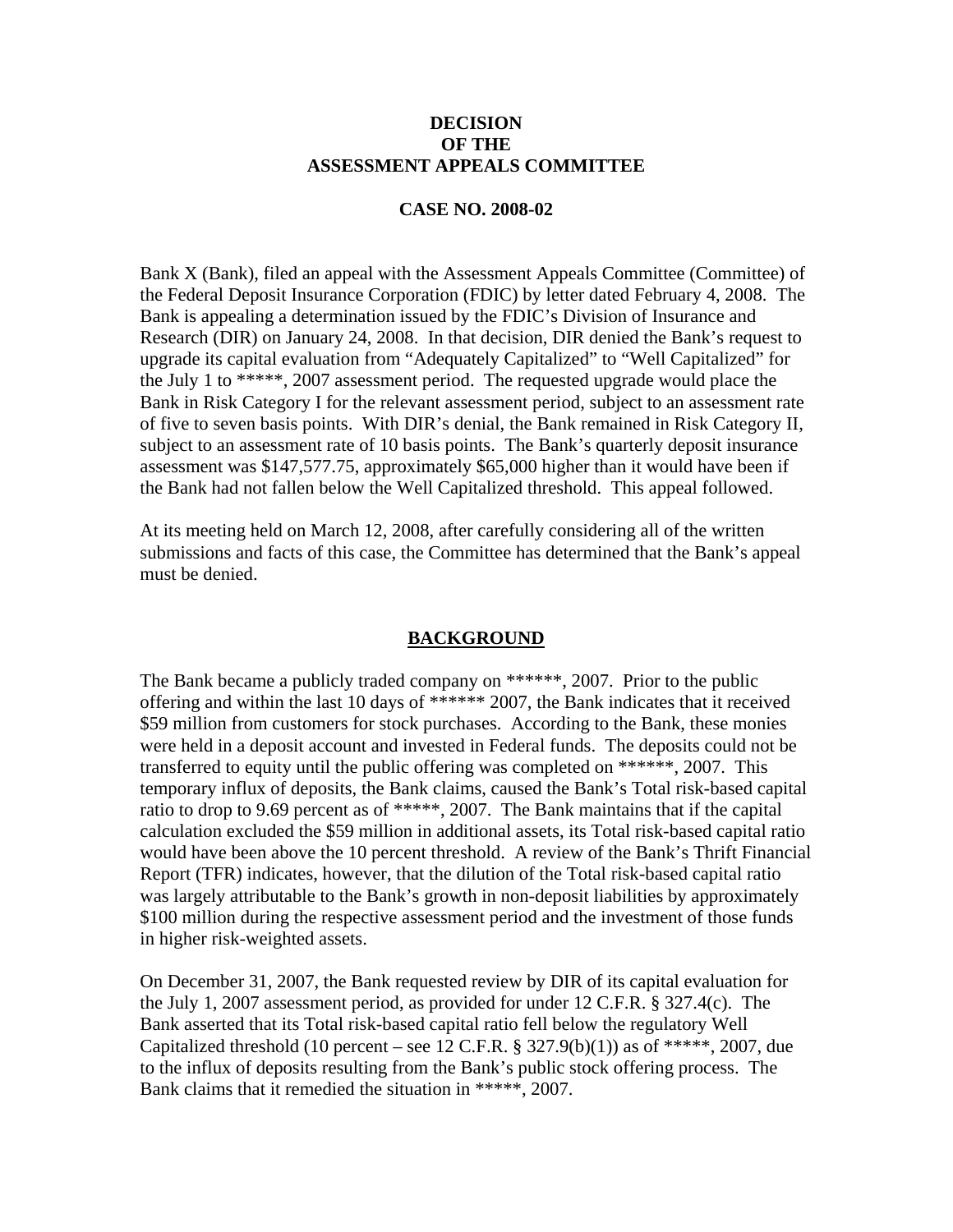AAC Decision Case No. 2008-02 Page 2

By letter dated January 24, 2008, DIR denied the Bank's request for a change to its capital evaluation. DIR addressed the FDIC's regulations, specifically 12 C.F.R. § 327.9(b), which governs assignments of capital evaluations. DIR determined that the Bank did not satisfy the capital ratio standard for a Well Capitalized institution as of \*\*\*\*\*, 2007, that the capital evaluation assigned for the assessment period beginning July 1, 2007 was correct, and that denial of the Bank's request was "consistent with the treatment of similarly situated institutions."

By letter dated February 4, 2008, the Bank timely appealed to the Assessment Appeals Committee. In its appeal, the Bank emphasizes that timing circumstances related to the Bank's public stock offering process caused the Total risk-based capital ratio to fall below the Well Capitalized level to Adequately Capitalized. The Bank seeks a change in its capital evaluation for the assessment period ending \*\*\*\*\*, 2007, and requests that approximately \$65,000 in assessment payments be returned to the Bank.

# **ANALYSIS**

The Bank asks the Committee to elevate it from Risk Category II to Risk Category I for the assessment period beginning July 1, 2007.

Determination of Risk Categories is governed by 12 C.F.R § 327.9(a). Risk Category I institutions must meet a specified supervisory evaluation and a specified capital evaluation. 12 C.F.R § 327.9(a)(1). To be in Risk Category I, an institution must be assigned to Supervisory Group A, which is defined as a financially sound institution with only a few minor weaknesses. 12 C.F.R. § 327.9(c)(1). The Bank was correctly assigned to Supervisory Group A for the July 1, 2007 assessment period.

A Risk Category I institution must also be Well Capitalized. The issue presented turns on whether the Bank satisfied the regulatory standards required of Well Capitalized institutions.

To be Well Capitalized, an institution must satisfy three regulatory capital ratio standards: a Total risk-based capital ratio of 10 percent or greater; a Tier 1 risk-based capital ratio of 6.0 percent or greater; and a Tier 1 leverage capital ratio of 5.0 percent or greater. 12 C.F.R § 327.9(b)(1)(i). These capital evaluations are made "on the basis of data reported in the institution's … Thrift Financial Report … dated as of \*\*\*\*\* for the assessment period beginning the preceding July 1 …." 12 C.F.R § 327.9(b). The FDIC's regulations require a Well Capitalized institution to meet all three of these capital standards. AAC Case No. 2004-06 (January 13, 2005).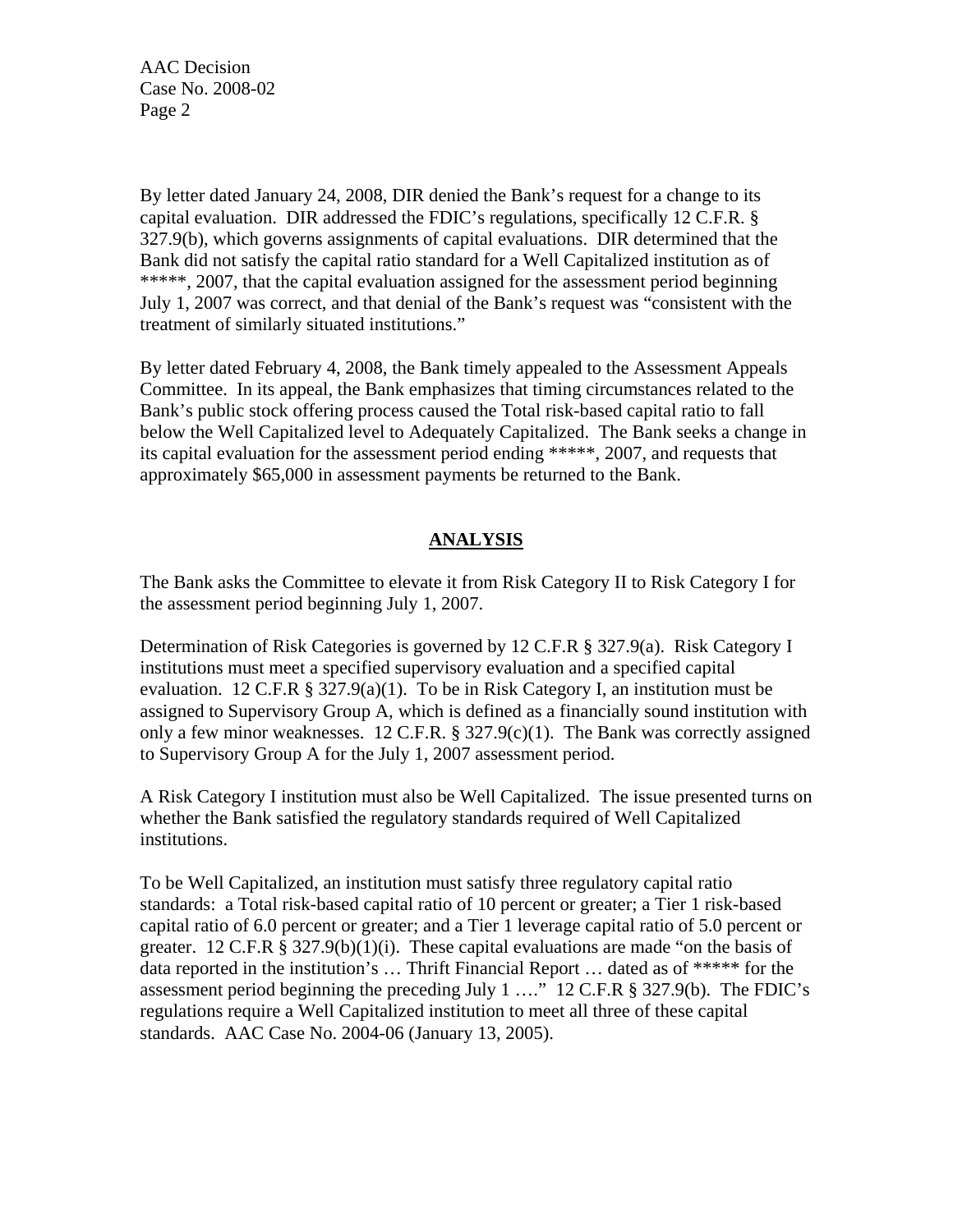AAC Decision Case No. 2008-02 Page 3

The Bank's \*\*\*\*\*, 2007 TFR indicated that it met the second and third of the Well Capitalized standards but fell short on the first: its Total risk-based ratio for the period in question was 9.69 percent, just under the 10 percent Well Capitalized threshold.

With a Total risk-based capital ratio of 9.69 percent (that is, lower than 10 percent but higher than 8 percent), the Bank was evaluated as Adequately Capitalized for the period in question. 12 C.F.R § 327.9(b)(2)(i). Adequately Capitalized institutions in Supervisory Group A are assigned to Risk Category II (12 C.F.R. 327.9(a)(2)) and pay a higher deposit insurance assessment rate than Risk Category I institutions. 12 C.F.R. 327.10(b) (10 basis points versus 5 to 7 basis points). The Bank seeks reassignment to Risk Category I for the July 1, 2007 assessment period.

In considering past requests for similar relief, the Committee has looked to whether unique circumstances (generally, circumstances beyond the bank's control) prevented the bank from complying with the regulations or whether application of the capital regulations to the facts of the case would be inequitable. AAC Case No. 2004-06. The Bank bases its claim to relief on the grounds that it became Adequately Capitalized due to timing circumstances related to the Bank's public stock offering process. DIR staff confirmed that the Bank had full discretion in setting the date for the stock offering, and that the decision to go public on \*\*\*\*\*, 2007 was not based on any regulatory constraint. The Bank's approximately \$100 million growth in non-deposit liabilities and investment of these funds in higher risk-weighted assets significantly contributed to its Total riskbased capital ratio declining below the Well Capitalized threshold. The Bank had full discretion concerning the investment of funds received during the quarter, and could have invested these funds in assets that have on average a sufficiently lower risk weighting to prevent the decline in the Total risk-based capital ratio below 10 percent.

As this Committee has previously ruled, risk-based capital is vitally important to the safety and soundness of the industry and to the FDIC; it provides a cushion against unexpected losses, reduces the risk of failure, and mitigates the FDIC's losses in the event of failure. The Committee has been - and remains - reluctant to sanction an exception to the Board's capital regulations for a bank's inadvertent failure to comply. AAC Case No. 2004-06.

To its credit, the Bank has a long history as a Well Capitalized institution and notes that it quickly regained its status as a Well Capitalized institution after the completion of the public stock offering. As the Committee has observed, that is one purpose of the regulation: to give banks an incentive to maintain strong capital levels. AAC Case No. 2004-06. We recognize that the Bank moved to restore its Well Capitalized status soon after the \*\*\*\*\*, 2007 TFR date. But that does not excuse the Bank's failure to comply with the regulatory requirements for Well Capitalized institutions for the July 1, 2007 assessment period.